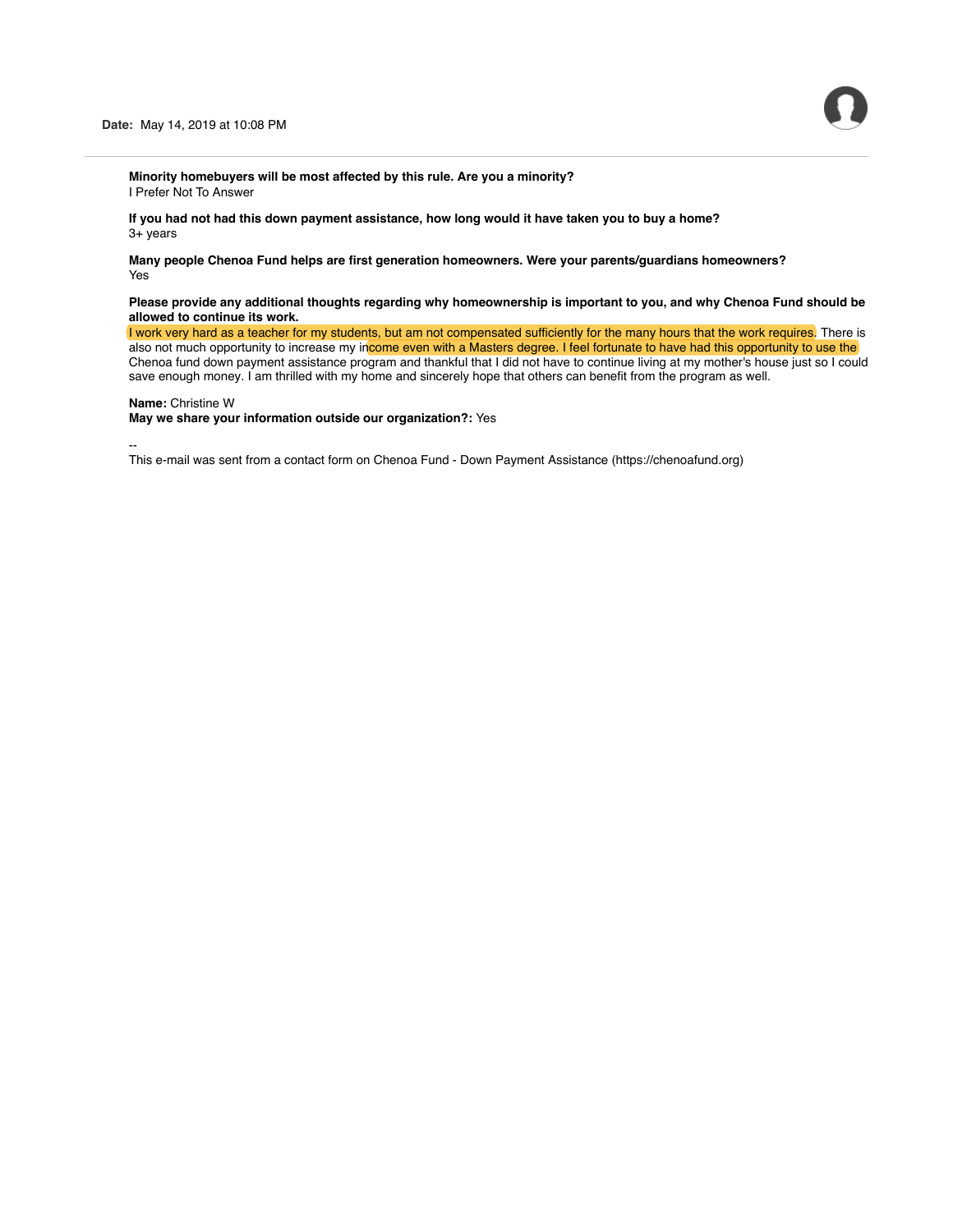### **Date:** July 17, 2018 at 6:15 PM



Controlled Market

Mark of the pine

Paula C Phoenix, Arizona

I am so grateful. The assistance allowed me to keep the small amount I have saved in my 401k and to let it continue to grow. This home is a blessing for me and for my children. My hope is that they will be encouraged to own their own homes and find financial security. It has been a long and hard journey, paying off large bills and improving my creditworthiness. We are blessed.

My only difficultly, something I was not prepared for, has been that the loan sold 5 times in four months. I spent each month chasing my loan and that was scary because I absolutely want to make my payments on time. We managed to figure it out, but it took some doing.

Now things are going smoothly again.

Thank you so much for the program and the opportunity.

-Paula C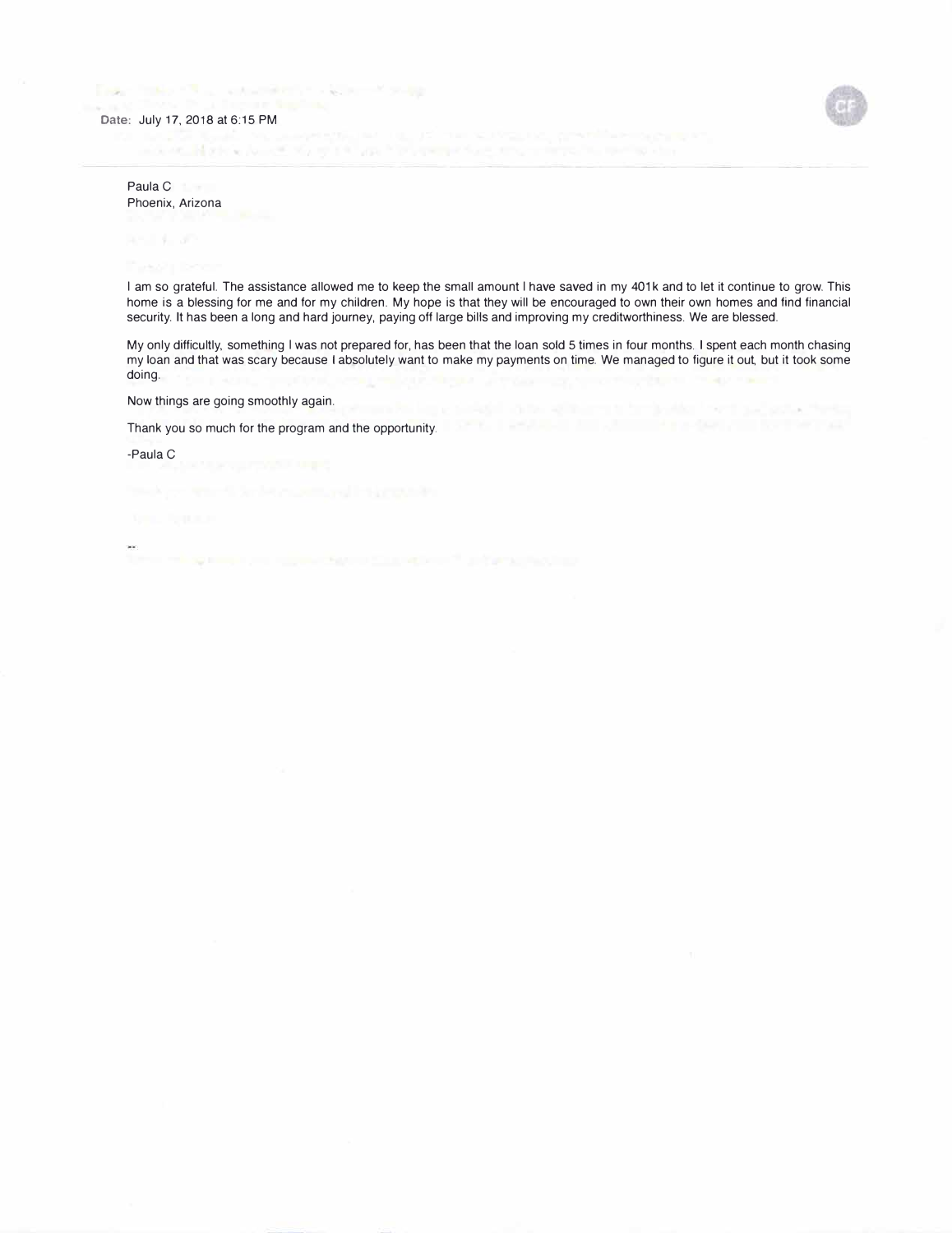

**CBC Feedback <feedback@chenoafund.org>**

**Fwd: New Borrower Petition**

1 message

Tue, May 14, 2019 at 3:42 PM

**Minority homebuyers will be most affected by this rule. Are you a minority?** Yes

**If you had not had this down payment assistance, how long would it have taken you to buy a home?** I Never Would Have Been Able

**Many people Chenoa Fund helps are first generation homeowners. Were your parents/guardians homeowners?**

Yes

**Please provide any additional thoughts regarding why homeownership is important to you, and why Chenoa Fund should be allowed to continue its work.**

The Chenoa program is a critical program that helps people who wouldn't otherwise be able to afford to buy a home, become homeowners. It would really hurt the economy as well as widen the gap between the "haves" and "have nots" if this program were to go away. I strongly encourage you to keep this program and continue to help people like me who have worked extremely hard all my life, become a homeowner.

**Name:** Christina L

**May we share your information outside our organization?:** Yes

--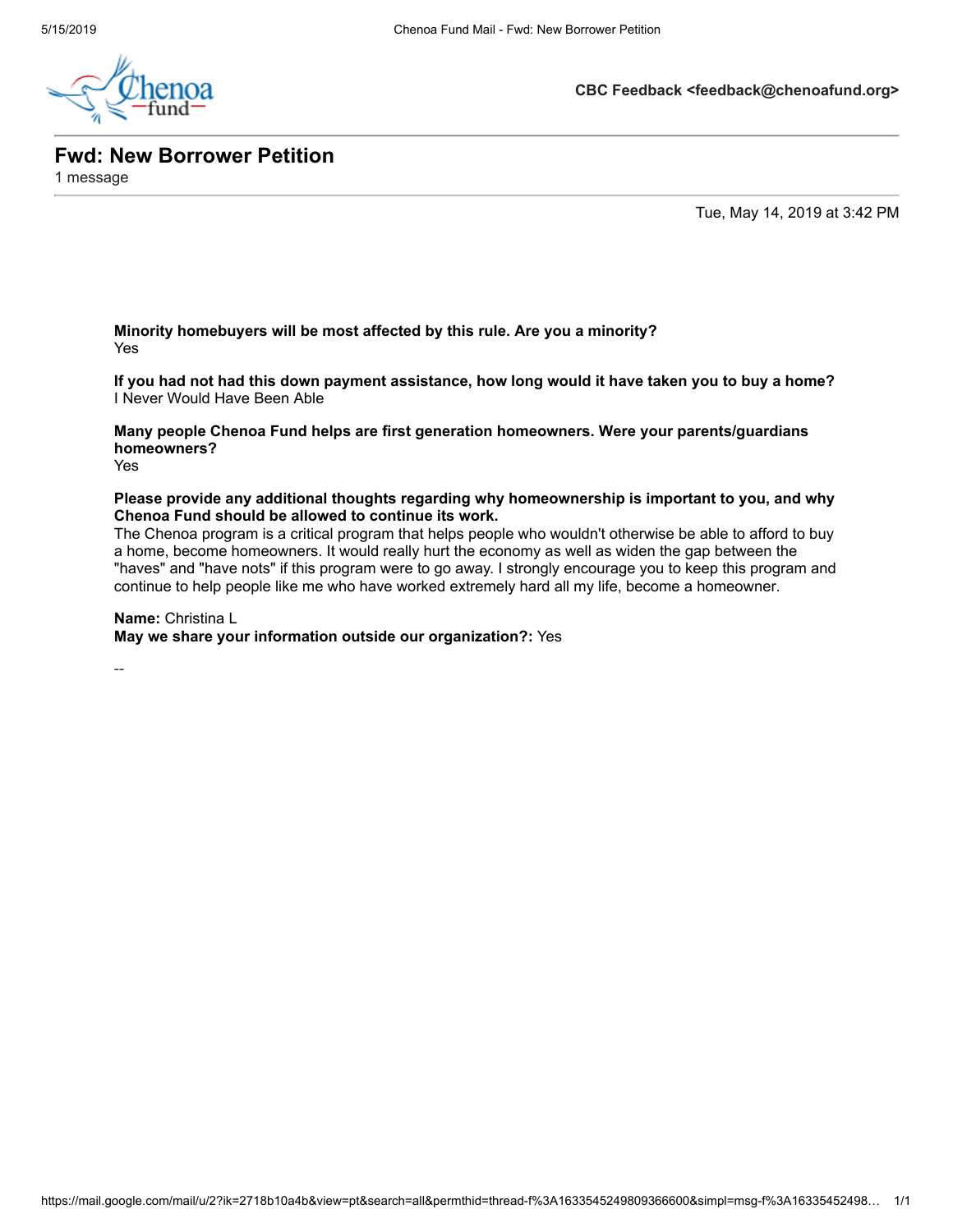was completely that a suffered by the me-



Dominic A Mesa, AZ

It meant a lot to finally own my home to be able to provide my daughter what I should be able to provide her. To show what hard work gets you. She has a place to call her own

controlled the control of the control of

-Dominic A

This e-mail was sent from a contact form on Chenoa Fund (http://chenoafund.org)

 $\sim$